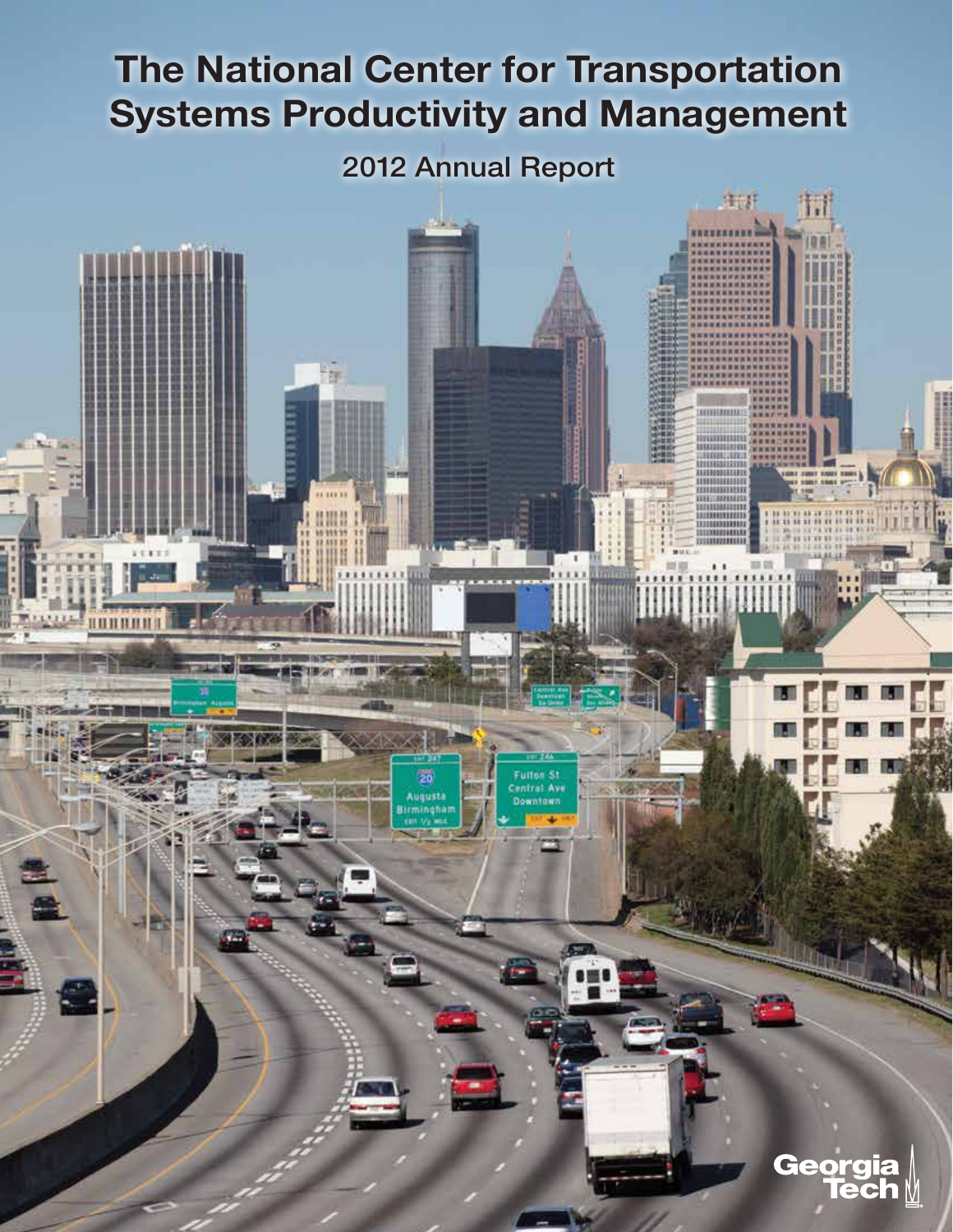We are excited by the diversity of projects represented in the following pages. From megaregion freight issues, to asset management, to driver distraction, the consortium partners of the National Center for Transportation Systems Productivity and Management (NCTSPM) have seized upon key issues facing our field today.

These issues loom large. Safety, the state of good repair, and economic competitiveness influence the productivity and management of today's transportation system. The NCTSPM is actively exploring the relationships between these areas, developing new approaches and solutions to current and future transportation challenges. The projects undertaken by NCTSPM reflect our commitment to confronting the complexity of these challenges.

The NCTSPM represents a successful collaboration between Georgia Institute of Technology, Georgia Transportation Institute, Florida International University, University of Central Florida, University of Alabama at Birmingham, each university's state Department of Transportation, and the U.S. Department of Transportation. The NCTSPM has also benefited greatly from the guidance and insights of an active advisory board, representing both the private and public sectors.

Going forward, our mission is no simple matter. Underpinning the health of our nation's people and economy is our transportation system. We are in the twilight of the current system, which was largely envisioned and constructed in the middle of the last century. It's time to move forward.

We are at the dawn of a new transportation paradigm. While the future contains many uncertainties—shrinking budgets, aging populations, environmental impacts, and limited system capacity—these challenges represent exciting opportunities for new technologies in our vehicles and roadways, diversified travel modes, and innovative financing strategies. Members of the NCTSPM look forward to tackling these issues.



Michael P. Hunter *Director*

Mill K

# **Contents**

# Message from the Director





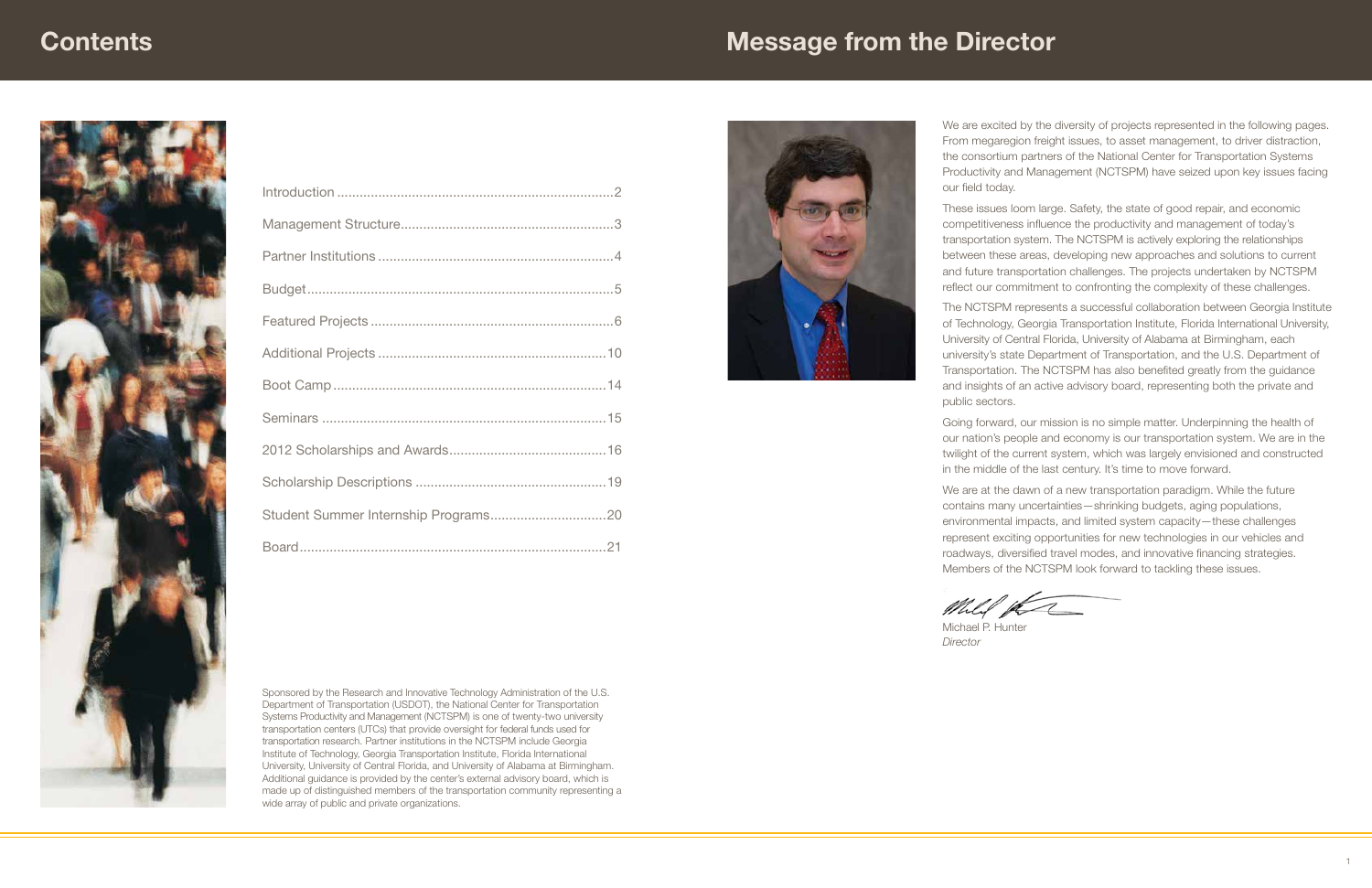

Central management of NCTSPM is provided through Georgia Tech, where Michael P. Hunter, an associate professor in Georgia Tech's School of Civil and Environmental Engineering, serves as director of the center. Hunter also serves as director of the Georgia Transportation Institute, a research and education organization of several Georgia universities that is sponsored by the Georgia Department of Transportation.

The deputy directors of the NCTSPM are Catherine Ross and Michael Rodgers. Ross is the Harry West and Advance Professor in Georgia Tech's School of City and Regional Planning and serves as the director of the Center for Quality Growth and Regional Development. Rodgers is a Distinguished Technical Fellow in Georgia Tech Research Institute's Aerospace, Transportation, and Advanced Systems Laboratory and is an adjunct professor in the schools of Civil and Environmental Engineering and Public Policy. Ross and Rodgers assist in overseeing programs in research, technology transfer, education, workforce development, outreach, and policy.

Managing the NCTSPM programs and projects in each of the partner institutions is the responsibility of the partner

representatives at each of these institutions. In addition to the Georgia Tech personnel, they include: Fouad H. Fouad, professor and chair of the Department of Civil, Construction, and Environmental Engineering at the University of Alabama at Birmingham; Albert Gan, professor of Civil and Environmental Engineering at Florida International University; and Essam Radwan, executive director of the Center for

- Advanced Transportation Systems Simulation (CATSS) and professor of Civil and Environmental Engineering at the
- University of Central Florida. Coordination of programs across the partner institutions is managed by the NCTSPM steering committee, which is comprised of the center director and the partner representatives.

#### Management

- Michael P. Hunter: NCTSPM Director
- $\bullet$  Michael D. Meyer: NCTSPM Director Emeritus
- Catherine Ross: NCTSPM Deputy Director
- $\bullet$  Michael O. Rodgers: NCTSPM Deputy Director
- Randall Guensler: Information Systems Management
- Tread Davis: Advisory Board Chair
- Kenneth Stewart: UTC Board Liaison
- Audrey Leous: Coordinator and Research Scientist

• Conduct multidisciplinary research on topics relevant to the relationship among transportation infrastructure, economic competitiveness, and safety.



- $\bullet$  Disseminate research results and other products of the center to the transportation community.
- $\bullet$  Promote transportation education and professional development on topics relating to center research issues.
- Establish a central point of contact and promotion of best practices (e.g., through a website or LISTSERV) for materials relating to transportation systems performance and management.
- $\bullet$  Promote diversity in the workforce through active recruitment of women and minority students for degree programs.
- $\triangle$  Act as a national resource for discussions on the evolving national transportation program.
- $\bullet$  Explore international cooperative activities with research entities in selected countries where similar interests exist.

Transportation is the backbone of all societies. It defines the rhythms of urban areas, the patterns of global migration, and the habits people form in their professional and personal lives. Complex transportation systems offer accessibility and mobility for hundreds of millions of people, and they are often the focus of strategies to improve the environment and promote greater livability. The condition and performance of the infrastructure that constitutes these systems also affect the lives of millions each day, and because transportation is a cornerstone of economies, strong and sustainable systems are necessary to achieve prosperity.

The future of transportation is one of the most critical issues facing the United States. The substantial growth in the demand for U.S. transportation systems over the next several decades will require public attention, political action, and innovative financing. Part of the debate in setting new directions for transportation policy will be in understanding and communicating the importance of transportation to society, whether measured in economic terms, lives saved, system performance measures, or perceptions of quality of life. Thus, it will be the interactions between transportation systems and other societal factors that will be critical in laying the groundwork for providing and managing infrastructure and services to handle future needs. It was on such a premise that the NCTSPM was awarded a Tier-1 university transportation center (UTC) grant.

The center's strategic objectives include:

The research, education, and technology transfer activities of the center provide a sound "laboratory" for examining transportation issues of importance to the rest of the nation. Center researchers examine both the challenges and opportunities associated with the changing role of transportation systems. Research, education, and professional development activities aim to increase the number, diversity, and capabilities of transportation professionals in the nation. Capitalizing on the abilities and resources of the consortium partners, the NCTSPM is building on a proven record of excellence.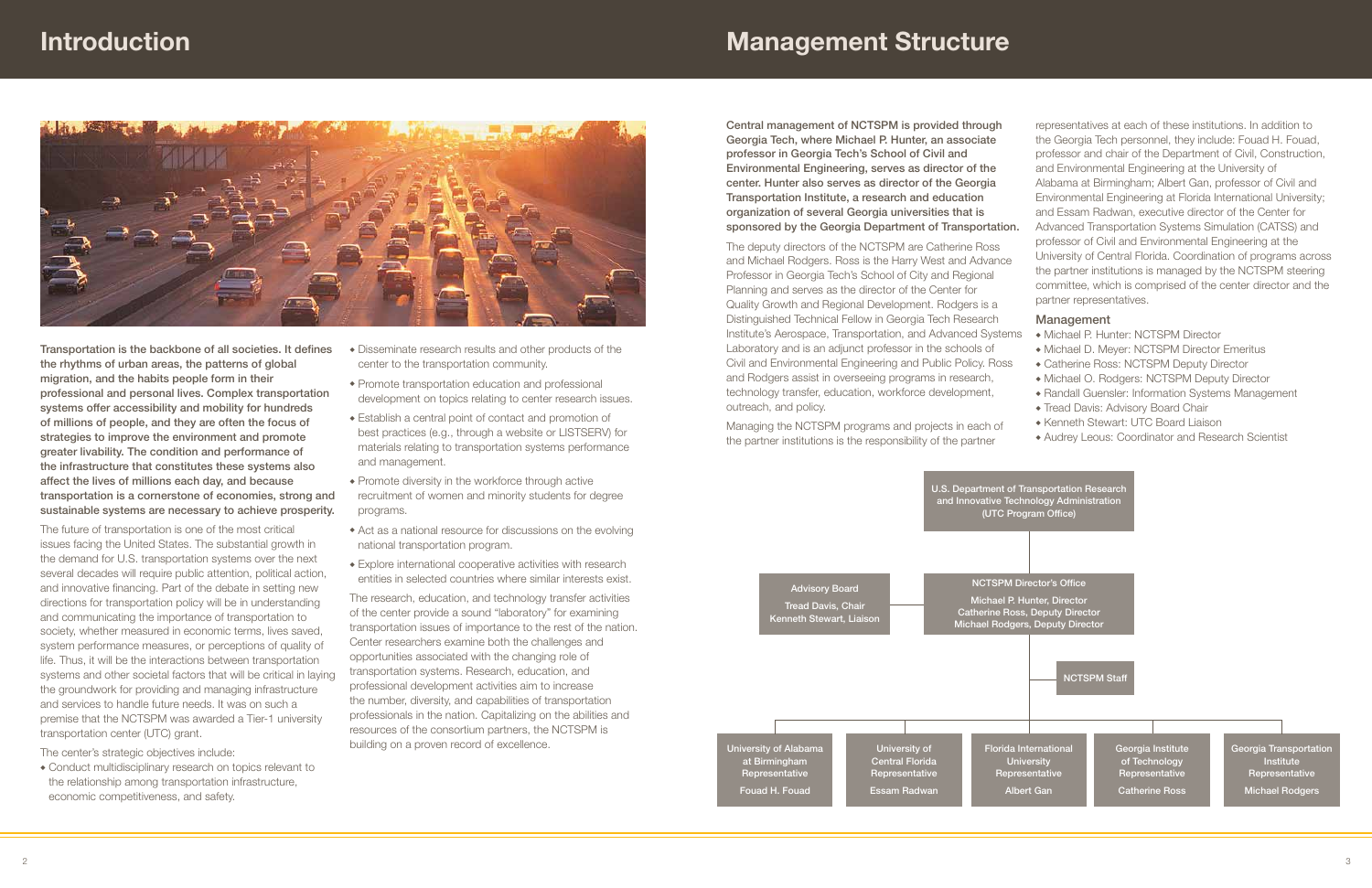The budget of the NCTSPM is more than \$7 million, with \$3.5 million from the USDOT and more than \$3.5 million in matching funds from participating state DOTs, universities, local government agencies, and foundations. The following charts indicate the relative allocations to research, programmatic activities (e.g., technology transfer, education, workforce development), and administration. It is a primary goal of the

NCTSPM, as a national university transportation center, to support high-quality, relevant research and critical national needs as well as serve as the training ground for the next generation of transportation professionals. As such, many of the research allocations indicated below represent financial support for graduate and undergraduate students at each of the participating institutions.

# Allocation across Functions

- Research: 70%
- Programs: 24%
- **Administration: 6%**

*Note: Center programs include technology transfer, outreach,* 

# Allocation across Universities

- Georgia Tech/GTI: 43%
- University of Alabama at Birmingham: 20%
- **n** Florida International University: 19%
- 



# Budget

# Florida International University

Florida International University (FIU) is a public research university in Miami, Florida. With a student body of nearly 50,000, FIU serves a large number of economically disadvantaged students. Nearly 50 percent of all undergraduate students at FIU receive financial aid, and nearly 60 percent of those recipients come from families with annual household incomes under \$30,000. FIU is a member of Hispanic Serving Institutions, defined by the Hispanic Association of Colleges and Universities as "colleges, universities, or systems/districts where total Hispanic enrollment constitutes a minimum of 25 percent of the total enrollment." FIU is the largest producer of Hispanic engineers in the continental United States. It is also home to The Lehman Center for Transportation Research (LCTR) established in 1993 to meet the transportation research, education, and training needs of the South Florida region.

# Georgia Institute of Technology

The Georgia Institute of Technology is one of the world's premier research universities. Ranked seventh among *U.S. News & World Report*'s top public universities, the Institute enrolls 21,000 students within its six colleges. Georgia Tech is the nation's leading producer of engineers as well as a leading producer of female and minority engineering PhD graduates. Georgia Tech ranks among the nation's top ten universities (without a medical school) in research expenditures. Georgia Tech is home to the Center for Quality Growth and Regional Development, an applied research center created to help society achieve a sustainable, equitable, superior quality of life through effective planning, policy, and design. It is also the lead university for the Georgia Transportation Institute.

- Morehead State University
- Saint Louis University

# Georgia Transportation Institute

The Georgia Transportation Institute (GTI), a partnership between the Georgia Department of Transportation and participating Georgia universities, seeks to address today's real-world transportation challenges, focusing on issues critical to the state of Georgia. In addition, GTI is active in education, placing significant importance on the support of graduate and undergraduate students through GTI research projects and fellowships. GTI universities actively participating in the NCTSPM currently include Georgia Tech, Georgia Southern University, Georgia State University, Southern Polytechnic State University, and Spelman College—the latter being a historically African American institution.

# The University of Alabama at Birmingham

With nearly 18,000 students, The University of Alabama at Birmingham (UAB) offers an academic experience fueled by innovative curricula, strong mentoring, and groundbreaking research and scholarship in a highly interdisciplinary environment. UAB was recently among only eleven universities nationwide (and the only Alabama university) to receive the prestigious Beckman Scholars Program Award, which provides scholarships for promising undergraduate researchers at universities that have demonstrated exceptional mentoring and training. UAB is a member of the University Transportation Center for Alabama, which conducts transportation education, research, and technology transfer activities throughout the state and region. UAB is also home to the UAB Sustainable Smart Cities Research Center, which seeks to foster crossdisciplinary research and training, and to develop innovative solutions for sustainable smart cities and communities.

# University of Central Florida

The University of Central Florida (UCF) is a bustling research institution in the heart of the state. Situated in the prime location of Orlando, the university offers opportunities in many fields that benefit students while they are in school, helping them land a career upon graduation. UCF prides itself on being an ever-changing and evolving research center. More than 56,000 students attend classes on UCF's main campus and its ten regional campuses, which are located throughout Central Florida. The university is a catalyst for growth for the area, bringing its benefits to the entire community. UCF houses the Center for Advanced Transportation Systems Simulation (CATSS). CATSS has a theme consisting of four core research focuses: Advance Intelligent Transportation Technologies and Communications, Traffic Safety, Simulation and Advanced Training for Transportation Applications, and Congestion Pricing.

### Other Partnering Organizations:

- Georgia Department of Transportation
- Florida Department of Transportation
- Alabama Department of Transportation

### Other Collaborators: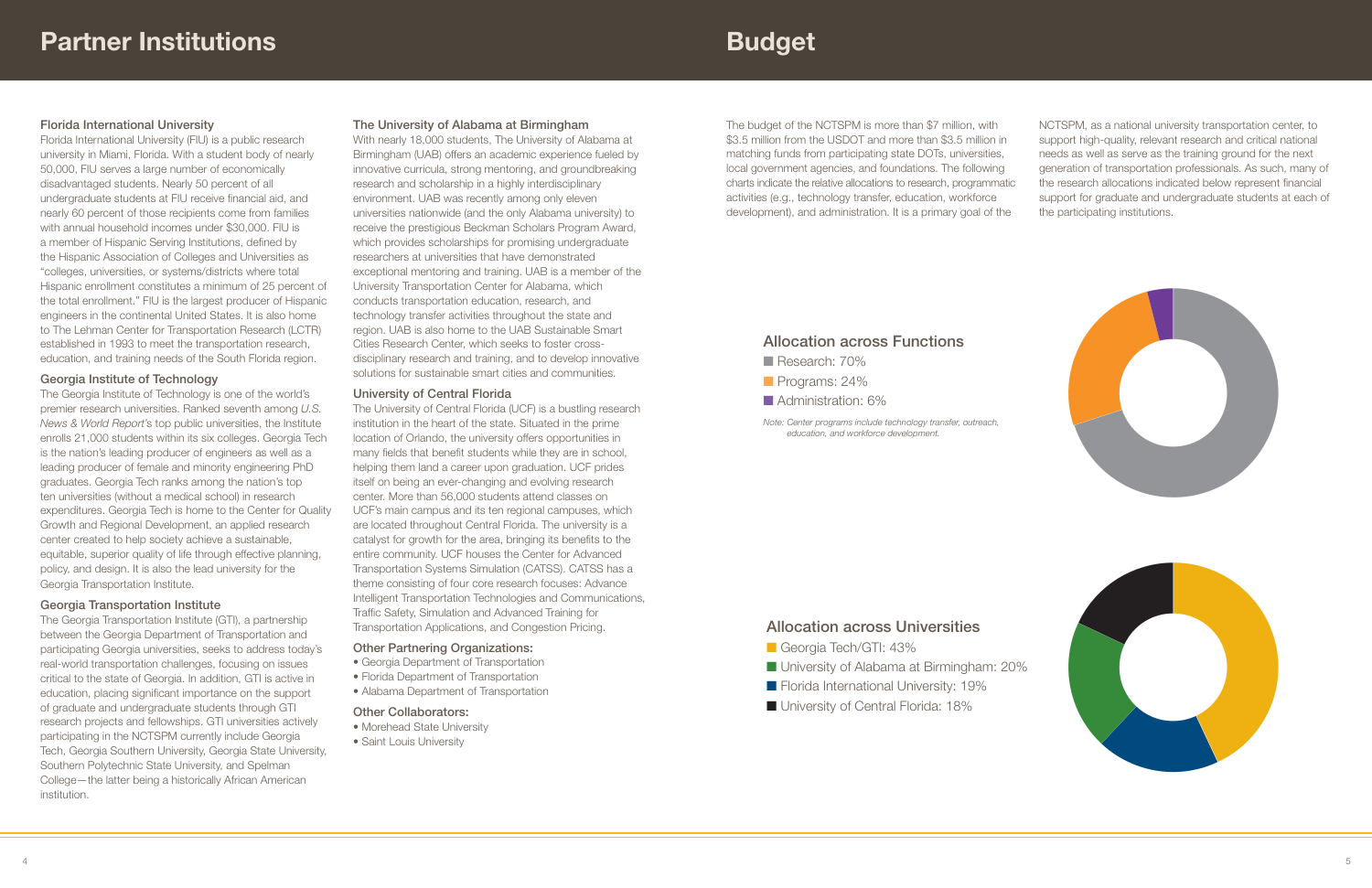Specifically, the study has five main objectives:

productivity, reduce energy consumption, etc. In the same way, several elements of TAMs have been known intuitively to bring benefits to agencies and system users. Adopting an evidence-based framework for the evolution of TAM programs will involve evaluating the impacts that various programs, processes, and tools adopted have had on actual program performance, with the intention of isolating elements that show evidence of contributing to improved performance. management programs. DIGITAL BILLBOARDS Digital Advertising Billboards and Driver Distractions *(UAB, FIU) Principal Investigator: Virginia Sisiopiku, UAB*

These tasks are expected to lead to recommendations on how the prototype database and planning tool can be converted into a live and evolving database and tool that agencies can systematically contribute to (on a peer-review

- 1. Conduct literature review on EBD and performance management.
- 2. Work with the American Association of State Highway and Transportation Officials (AASHTO) and Transportation Research Board (TRB)—and potentially representatives of other professional organizations—to determine and refine key performance indicators for tracking asset management program performance.
- 3. Design and conduct multiple case studies to collect best practices and lessons learned in asset management program development. These case studies will form the basis of an evidence-based asset management program development database. The case studies will include the Georgia DOT, Florida DOT, and Alabama DOT.
- 4. Develop a study to evaluate program maturity levels against key performance indicators using state DOT asset management programs. The objective of this study will be to assess where programs are in terms of maturity and performance to identify which asset management program elements seem to be linked more readily with high performance programs.
- 5. Develop a prototype evidence-based database and planning tool for performance-based planning of asset management program development to assist with the development of high maturity/high performance programs. We envision this database and planning tool as a knowledge-based system that includes case studies of best practices and lessons learned, data on the key performance indicators for several asset management programs, core values of high maturity/high performance programs, and common mistakes that can affect performance output. of digital billboards really distracts drivers or not and, if distraction occurs, to what extent.

basis) in order to create an evolving decision support system that assists agencies with creating higher-performance asset

There is growing concern that roadside advertising presents a real risk to driving safety, with conservative estimates putting external distractions responsible for up to 10 percent of all traffic incidents. Studies indicate that anything that distracts the driver from the forward roadway for more than two seconds significantly increases the chances of crashes and near crashes. Reports confirm that 23 percent of crashes and near crashes that occur in metropolitan areas are attributable to eyes off the forward roadway for longer than two seconds. Nearly 80 percent of crashes and 65 percent of near crashes were caused by distractions that made the driver look away for up to three seconds.

Digital billboards feature bright light, vibrant color, and image changes or motion, and they are designed to pull viewers' attention to the advertisement displays. As such, these displays may divert drivers' attention from the safe operation

of the car and cause crashes. Studies sponsored by billboard advertising companies maintain that digital billboards do not cause a change in driver behavior in terms of visual behavior, speed maintenance, or lane keeping.

In the past, attempts have been made to show that drivers' diminished attention could result in more crashes in the vicinity of such billboards, but because of problems with these studies, this has never been shown in a sufficiently reliable manner. Due to growing debate on this issue, an objective evaluation is needed to determine if the presence

This project looks at the issue of digital advertising billboards and driver distraction to determine the correlation between the presence of digital billboards and traffic safety through literature review, crash data analysis, driver survey, and empirical study using a driving simulator. Here is a deeper look at the steps:

1. State-of-practice-synthesis: Summarize findings from existing studies on digital billboards and driver distraction and review methodologies used.



# Asset Management

Development of a Prototype Evidence-Based Database and Planning Tool: Applying Performance Management Principles in Asset Management Program Development

*Principal Investigator: Adjo Amekudzi, Georgia Tech* As long as funds are limited, upper-level managers in state transportation agencies will ask what the benefits of asset management are. Political decision makers are likely to ask the same question, because agencies have to trade off scarce resources between addressing a backlog of infrastructure deficiencies and developing an asset management program.

Most officials who have asked this question have not received satisfactory answers. The question has led to several research studies to quantify or otherwise assess the benefits of transportation asset management (Haas and Hensing, 2005; Kraus, 2004; Mizusawa and McNeil, 2009; Akofio-Sowah, 2011); however, few if any of these studies have produced actionable results with reason. In a recently completed project, sponsored by the Georgia Department of Transportation (DOT), called "Comprehensive Transportation Asset Management: Risk-Based Inventory Expansion and Data Needs," one of the main objectives was to assess the benefits and costs of transportation asset management (TAM) in order to prioritize ancillary transportation assets for inclusion in an asset management program (Georgia Tech, 2011). Several critical findings were made in this study.

In particular, because TAM is an evolving practice, the benefits of a TAM system are not static; they are dynamic. Hence, the answer to questions about the benefits of a particular asset management program can be misleading if not viewed within a broader framework of program maturity evolution over time.

The purpose of this research is to develop an evidencebased planning tool and database that will help agencies plan the development of their asset management programs using the best accumulated evidence. The tool will allow agencies to contribute lessons learned as a means of identifying: best practices for achieving performance outcomes with program maturity; organizational processes, analytical tools and supporting data, and information technology tools that have proven effective; and, just as important, elements of asset management programs that have not worked very well.

Specifically, the research will apply an evidence-based design (EBD) framework. EBD originated in the healthcare industry as a combination of evidence-based medicine and evidence-based practice. It is a process for creating healthcare buildings, informed by the best available evidence, with the goal of improving outcomes and continuing to monitor the success of design for subsequent decision making. EBD is a process for making optimal design decisions that incorporate credible case studies in the design of a similar system.

EBD designs or retrofits facilities with features proven to improve patient safety, accelerate healing, improve staff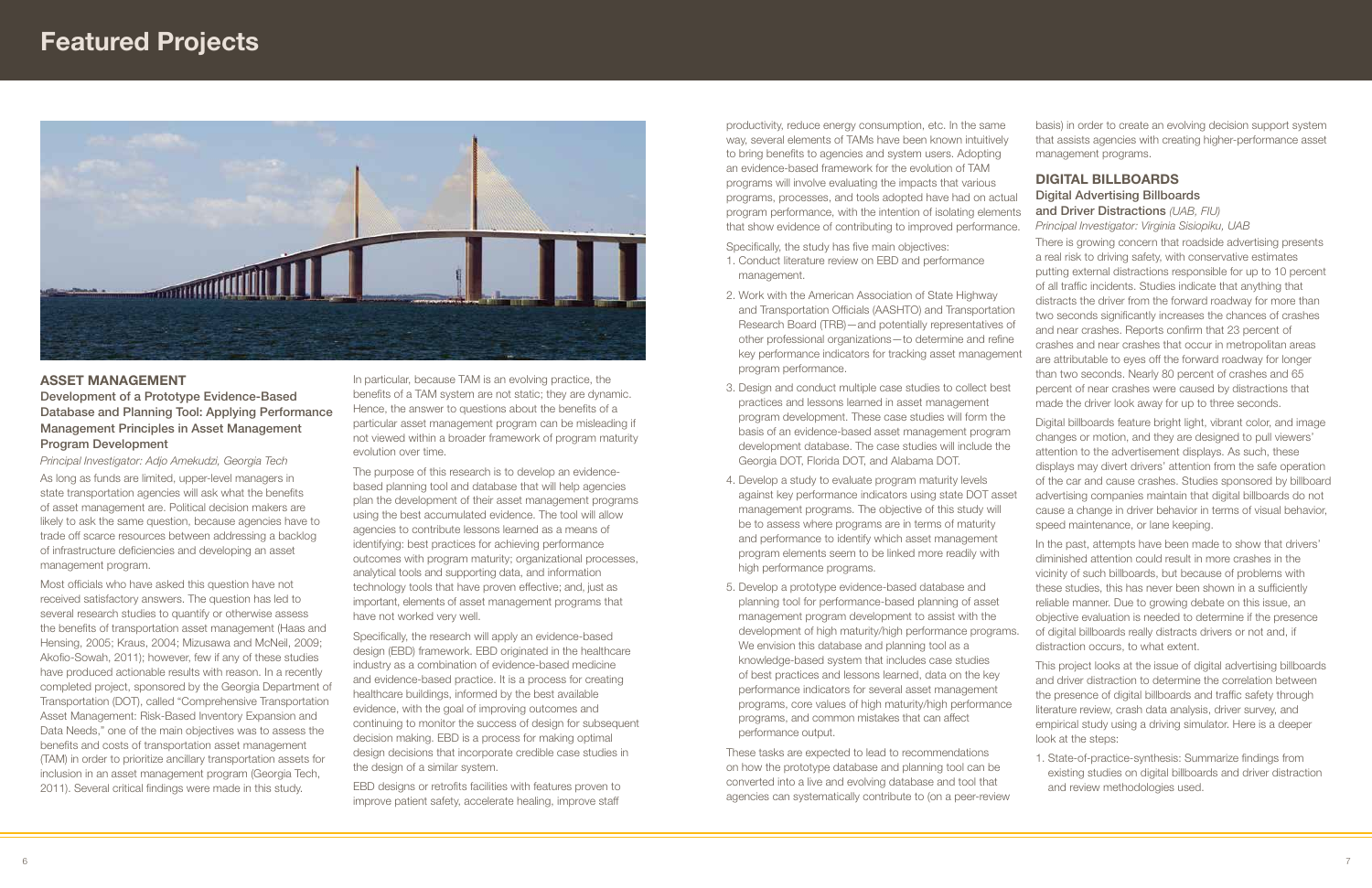- 2. Epidemiological study: Analyze crash records from Alabama and Florida and use appropriate statistical methods to examine the correlation between crash location and proximity to billboards.
- 3. Survey of road users: Develop a questionnaire survey and use it to collect data on road users' perceptions of, and attitudes toward, electronic and static billboards.
- 4. Driving simulator study: Design and conduct an experiment using a driving simulator with representative driver samples in various roadway settings with and without the presence of digital billboards.

Building on the expertise of the project team, this study is undertaking a comprehensive approach for establishing potential correlations between digital billboard presence and crash risk. This would be one of the very few independent studies of this kind in the U.S. not funded by electronic billboard providers.

Increasing motorist safety is a topic of national significance, and this project will investigate, in depth, motorists' distraction by digital billboard signs and will formulate conclusions and recommendations to guide decision making related to the use of such signs in the future.

# TRAFFIC MANAGEMEN

# Efficient Utilization of an Existing Intelligent Transportation System (ITS) and the Viability of a Proactive Traffic Management System for the Orlando-Orange County Expressway Authority System

*Principal Investigator: Mohammed Abdel-Aty, UCF* Traffic detection technology is key to any ITS, and there is a wider range of vehicle-detection devices in use than ever before on freeways and expressways. The Central Florida Expressway System utilizes the Automatic Vehicle Identification (AVI) system for electronic toll collection (ETC) and to provide real-time information to motorists. Data are gathered using AVI tag readers installed for toll collection, and ETC systems can easily support other value-added services on the same technology platform (including fleet management systems or emergency response services).

The availability of traffic data has inspired a new series of studies in traffic safety in which traffic conditions before historical crashes may be collected and analyzed to identify patterns that commonly occur before crashes. The main objective of this research is to investigate the viability of using AVI traffic data in the identification of freeway real-time "hot-spots" in a proactive traffic management framework.

Guidelines will be provided to adapt the existing structure of the AVI system to provide more useful data.

The research will try to answer two main questions:

- 1. How can the Orlando-Orange County Expressway Authority improve and expand the ITS applications using the existing infrastructure?
- 2. What can the expressway authority do to improve its ITS implementation in the future? This might include ITS infrastructure investment and potential new applications.

Answering these questions requires seven basic steps:

- 1. Data collection: Develop a database to include crashes and their corresponding AVI data. Weather information might be obtained from adjacent airports and verified using crash reports.
- 2. Preliminary analysis: Conduct a preliminary safety analysis to identify locations with increased crash risk and to analyze the contributing factors.
- 3. Statistical models development: Calibrate various statistical models to classify precursor traffic conditions from normal traffic conditions. These models may include classical statistics, Bayesian and advanced data mining techniques.
- 4. Identification of specific crash type: Develop models to identify specific traffic patterns preceding the most frequent crash type, rear-end crashes. Queue warnings could be a direct result of this task.
- 5. Dynamic messages (driving simulation and/or user preference survey): Integrate dynamic messages based on risk level within the existing Advanced Traveler Information System (ATIS). This system can also be incorporated into any congestion pricing and/or routing guidance system. Appropriate messages will be selected using driving simulation and/or a user preference survey.
- 6. System evaluation (micro-simulation): The proposed overall framework will be tested and evaluated through micro-simulation.
- 7. Recommendations: A framework using the calibrated models will be provided. Additionally, guidelines to adapt the existing AVI system, location and spacing of the tag readers, and a complete data archiving system will be presented.

This project offers a framework to better incorporate safety and more efficient operation into the existing ATIS on Orlando's expressway network.



# Featured Projects (continued)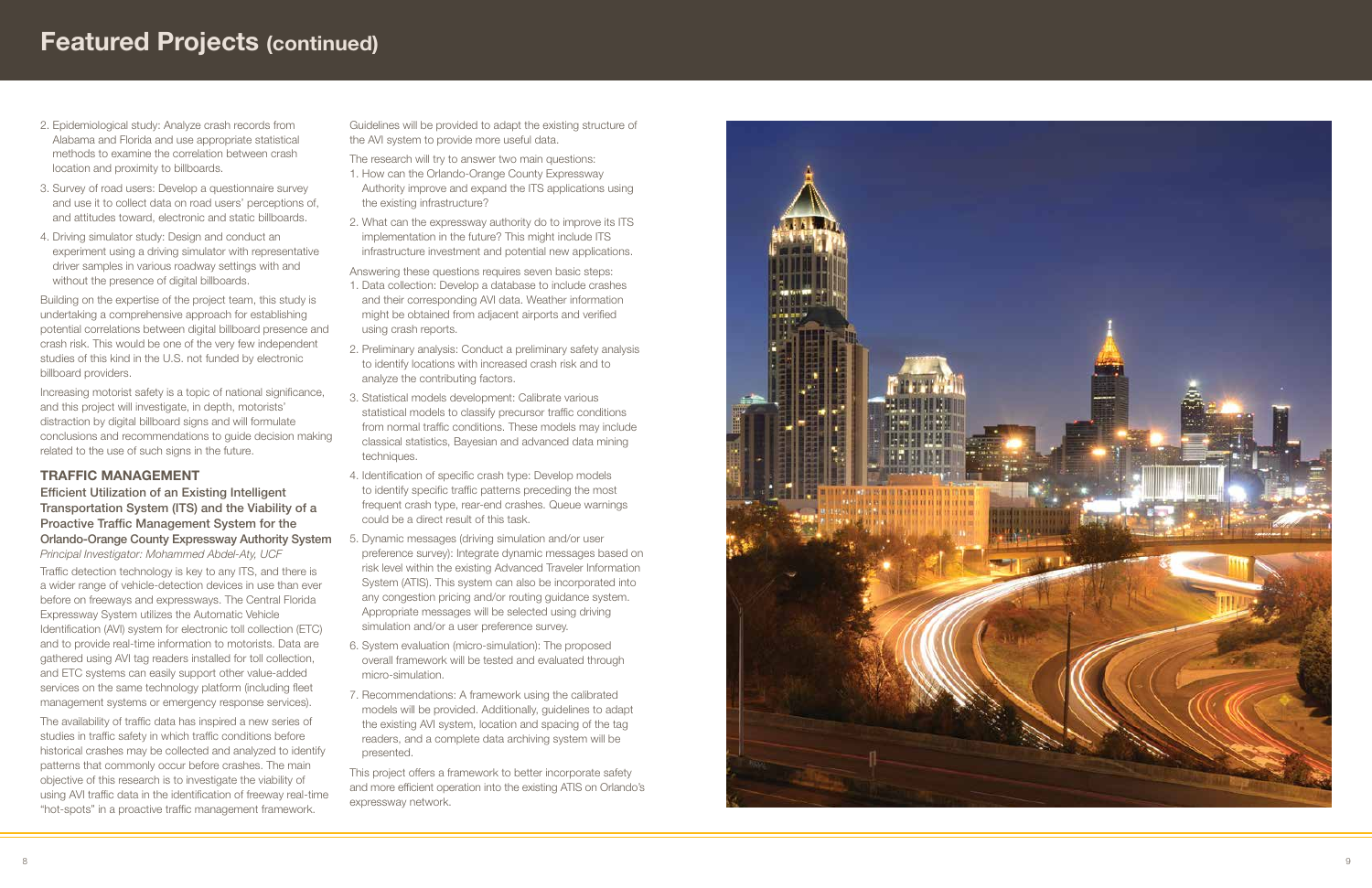collected from point traffic detectors installed as parts of ITS for the estimation of transportation system performance measures and the use of these measures in the active management of transportation systems. Some agencies have utilized or are considering using AVI technologies for estimating travel time in real-time applications. This project will investigate the opportunities for more detailed performance measurements of transportation systems based on AVI, AVL, and APC data and the utilization of derived measures for active performance management of the transportation systems.

# Mobile Technology Usage among the Transit-Riding Populace

*Principal Investigator: Kari Edison Watkins, Georgia Tech* If transit agencies hope to retain choice riders and increase ridership, they need to allow riders to maintain some control over their trips by providing them with real-time information. Unknown wait times mean riders will stand at a corner scanning the horizon for an approaching bus, wondering when or if it will come. By knowing when the bus will actually arrive, the entire picture changes. This project will analyze how transit information should be presented to the public in an equitable manner. This addresses the prevailing use of smartphones for real-time transit data, the market penetration of smartphones among transit riders, and other ways to make the data accessible to the public.

# Bringing Freight Components into Statewide and Regional Travel Demand Forecasting

*Principal Investigator: David Jung-Hwi Lee, Georgia Tech* A GPS-based database of truck travel may lower the hurdle of the lack of detail and disaggregation of existing data, so that regional planning organizations can easily develop FDMs in conjunction with travel demand forecasting models. Incorporated with other existing data, a set of GPS data will provide detailed O-D information, critical routes for goods movement, operating speeds of a large sample of trucks along major highways, travel times, flows for intercity truck traffic, significant truck corridors, etc. This study will explore various possible ways that GPS-based truck movement data can contribute to freight demand forecasting at the state and regional levels.

# Development of Risk Management Strategies for State DOTs to Effectively Deal with Volatile Prices of Transportation Construction Materials

*Principal Investigator: Baabak Ashuri, Georgia Tech* Transportation agencies across the nation are facing rising costs for construction of new highways, as well as maintenance and modernization of existing infrastructure systems. Therefore, the purchasing power of transportation agencies has been declining due to construction cost inflation. The objective of this project is to enhance transportation agencies' understanding of the opportunities, challenges, and best practices for utilizing risk management strategies for material price volatility in transportation projects. The final deliverable of this project is a comprehensive risk management guide that systematically addresses risk management for material price volatility in different types of highway projects at various phases of project development.

# Freight Movement and Economic Competitiveness from the Megaregion Perspective

*Principal Investigator: Catherine Ross, Georgia Tech*

Over the next thirty years, the majority of population and economic growth in the United States will concentrate in the emerging networks of metropolitan centers and their areas of influence known as megaregions. Increasing international free trade in the global economy will place additional pressure on existing freight infrastructure within and between megaregions. This project will examine policy implications of the megaregional approach for freight planning in a global economy. The project will construct U.S. megaregion-level freight data, identify major region pairs of freight movement within and between megaregions, assess the characteristics of the identified major region pairs, and analyze the impacts of the identified freight movement on the regional economic growth in core and rural areas of megaregions.

# Economic Development and Workforce Impacts of State DOT Expenditures

*Principal Investigator: Thomas Boston, Georgia Tech*  This research will measure the economic development impact of the Georgia DOT's highway expenditures on economic activity, income, employment, and workforce development, and generalize these results to other state DOTs. The analysis will examine impacts in every prime contract and subcontract award made by the Georgia DOT over the past three years. A statewide input-output model

# Optimizing Emergency Medical Services (EMS) Through the Use of Intelligent Transportation Systems (ITS) Technologies *(UAB, FIU)*

*Principal Investigator: Andrew Sullivan, UAB* EMS operations can greatly benefit from the integration of ITS technologies into the transportation system's infrastructure and into the emergency vehicles themselves. The expected benefits from this synergy are tremendous for the healthcare sector, the transportation sector, and the public. This research project investigates needs and opportunities associated with the use of ITS as a tool for improving healthcare delivery practices during routine as well as emergency operations.

# Information Services in Social Networked Transportation

*Principal Investigator: Hans Klein, Georgia Tech* Over the past twenty years, the transportation sector has experienced an information technology (IT) revolution, as the national program in ITS planned and launched a wide variety of IT-based systems. Today, the transportation sector is poised for a second IT-driven revolution, social networked transportation (SNT), which realizes the functionality of social networks in the transportation sector. SNT leverages preexisting IT investments to realize new services and functions that significantly enhance mobility. This project combines research in social networking and research in transportation to achieve useful insights into SNT. It seeks to understand the functions and the benefits of SNT, the processes that make SNT possible, and the institutional innovations needed to facilitate those processes.

# Performance Measurements of Transportation Systems Based on Fine-Grained Data Collected by Automatic Vehicle Identification (AVI) and Automatic Vehicle Location (AVL) Systems *(UCF, FIU)*

*Principal Investigator: Mohammed Hadi, UCF* Performance measurement is an important component of planning and operating transportation systems. Increasingly, transportation agencies have been interested in using data

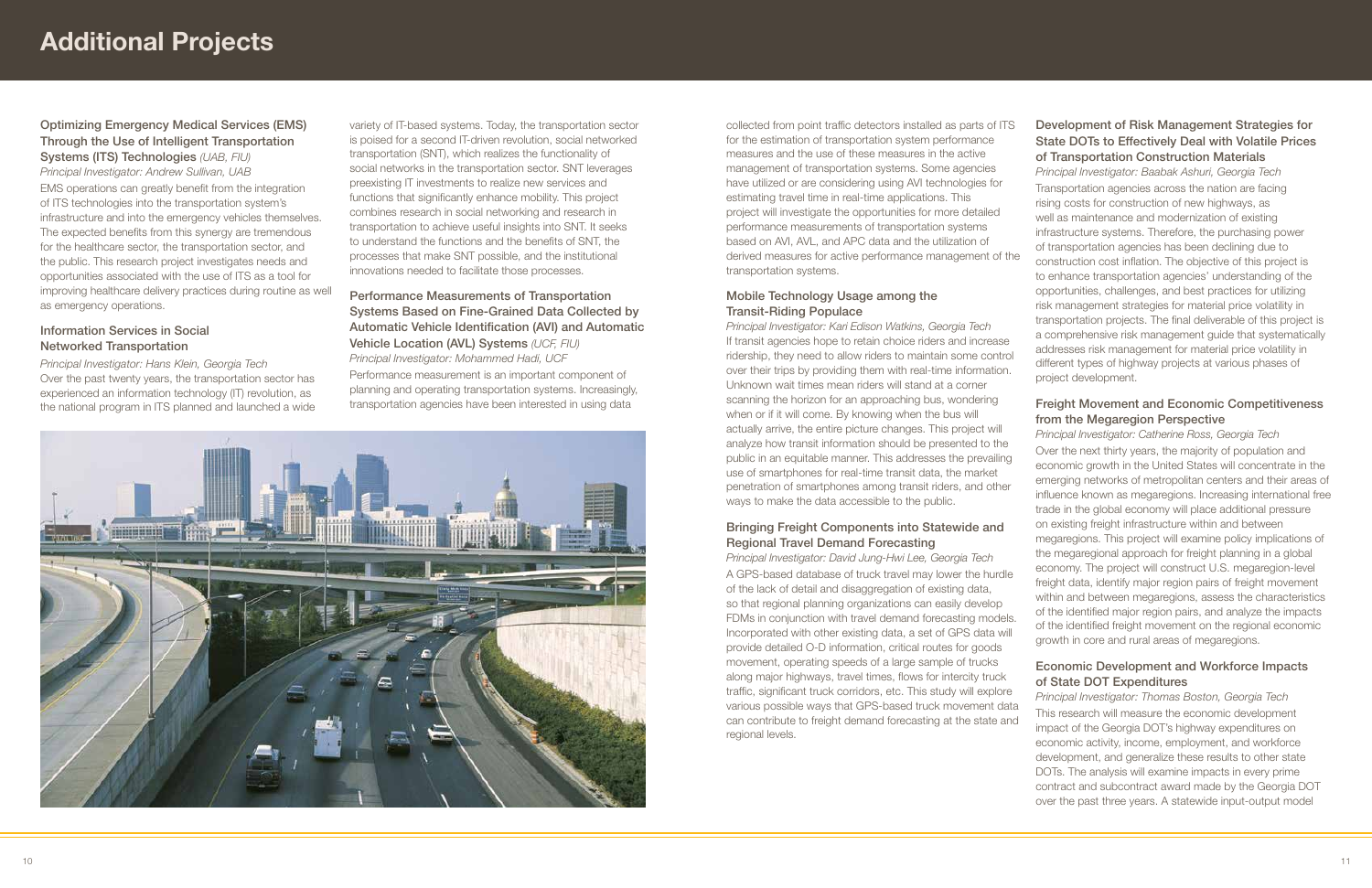messages are of paramount importance in ensuring safety and avoiding fatal crashes. The objective of this project is to develop accurate drag coefficients for incorporation into AASHTO Supports Specifications to foster safer and more economic design of VMS structures.

# Next-Generation Wireless Bridge Weigh-in-Motion (WIM) System Incorporated with Nondestructive Evaluation (NDE) Capability for Transportation Infrastructure Safety *(Georgia Tech, UAB)*

*Principal Investigator: Yang Wang, Georgia Tech*

### Integrating Safety in Developing a Variable Speed Limit (VSL) System *(UCF, Georgia Tech)*

*Principal Investigator: Mohammed Abdel-Aty, UCF* VSL systems have been widely used in the U.S. and European countries. They represent a vital component of an Active Traffic Management System, which has been suggested by the Federal Highway Administration as the next step in tackling the U.S. freeway congestion problem. This research will be one of the first attempts to develop a VSL algorithm based on real-time safety risk estimation.

Overloaded commercial vehicles can endanger the safety of transportation infrastructure and cause expensive premature structural damage. Bridge WIM is a method through which an existing bridge is used as a weighing scale to identify the axles and gross weight of passing trucks. The system can provide information on overloading and potentially protect the bridge from sudden collapse. This project will develop rapidly deployable, portable wireless bridge WIM systems with enforcement and monitoring capability. The research will deliver a low-cost, easy-to-install-and-maintain, reliable monitoring system for long-term next-generation WIM and NDE deployment on bridges. *Principal Investigator: Amr A. Oloufa, UCF*

# Micro-Dynamics of Business Location and Growth and its Effects on the Transportation Network and Congestion in Georgia and the Southeast Region *Principal Investigator: Vivek Ghosal, Georgia Tech*

The project will examine selected industries that are: a) economically important in Georgia/the broader Southeast region, and b) some of the important drivers of demand for transportation. Examining the link between the microdynamics of industrial location and growth and the demand for transportation is important for several reasons. A more efficient and less congested transportation system, for example, will mean lower costs for the industries. To truly

understand the complexities of transportation and its impact, our contention is that one needs to focus on some of the core industries that generate demand for the various modes of transportation. The research is novel in its use of pooling new as well as existing data sources to explore the little understood linkages between the micro-foundation of industry dynamics and economic activity, and the macrocongestion aspects of freight transport.

# Automated Data Collection for Origin/Destination Studies of Freight Movement

The collection of reliable origin/destination data for freight has profound consequences for a large range of applications in both planning and operations. In an exploratory project, the principal investigator and his research team developed a novel approach for tracking trucks using their license plate numbers, allowing for speed and travel time measurements for each truck. This information can then be used in an origin/ destination model. That project demonstrated the feasibility of the approach; however, more work needs to be done before a system can be adopted for wide application. In the proposed project, limitations in the previous effort will be addressed, and the field test will be expanded to three gantries covering a total of nine lanes.

# Enhanced Role of Activity Center Transportation Organizations in Regional Mobility

*Principal Investigator: Angshuman Guin, Georgia Tech* Major activity centers, with concentrations of employment, and residential and shopping activities, are an important part of the metropolitan form of today's urban areas. In many cases, these activity centers have formed transportation management associations (TMAs) to support the transportation needs of the employees working within

the TMA boundary. In addition, many of these same areas have formed community improvement districts (CIDs), which allow for the commercial landowners in the districts to selfimpose taxes to provide funds for transportation and other improvements. One of the areas that these organizations have not been actively involved in has been the real-time operations of the transportation system. This research will support the implementation of road operations strategies under the auspices of the Buckhead, Georgia CID, assess the feasibility and effectiveness of activity center management associations in such strategies, and generalize the results of the research to other activity center contexts.

will be used to estimate the multiplier effect of the award on economic activity, income, and employment throughout the state. Special attention will be given to economically disadvantaged communities and environmental justice areas.

# Reducing Service Interruptions in Linear Infrastructure Systems (Transportation and Water/Sewer) by Synchronizing Schedules for Selected Maintenance Activities *(UCF, Georgia Tech) Principal Investigator: Berrin Tansel, UCF*

Lifeline systems are facilities that provide the main utility or transportation services to a community (e.g., electric and portable water transmission and distribution, wastewater collection and treatment). The extent of interdependency of the lifeline system plays a significant role in the vulnerability of a community. Increasing population density and increased vulnerability of the coastal areas to hurricanes has created major challenges for communities, especially with increasing awareness after recent disasters. This research will demonstrate the infrastructure limitations (design and operation) of lifeline facilities for coastal communities, identify critical bottlenecks in service quality, and show how failure will propagate through the system. It also looks at how to develop coordinated maintenance schedules to minimize (or reduce) service interruptions and increase maintenance cost effectiveness.

# Traffic Management Centers (TMCs): Challenges, Best Practices, and Future Plans *Principal Investigator: Xia Jin, FIU*

TMCs are the "brains" for most freeway and arterial management systems. TMCs monitor and manage the traffic flow and the transportation network, as well as provide traveler information through the deployment of various ITS technologies and proactive management strategies. This research will provide an updated and comprehensive scan of current practices in TMC operations. The results of this study will help agencies assess their practices, learn from others' experiences, improve the performance and services of the centers, and contribute to the efficient management of the transportation network and effective implementation of technologies in responding to traffic conditions and emergencies.

# Impact and Feasibility Study of Solutions for Doubling Heavy Vehicles *(UAB, FIU) Principal Investigator: Nassam Uddin, UAB*

Many of the details used in older steel bridge girders are prone to fatigue failures directly related to truck weight. Repetitive loading may cause fatigue cracking in these steel members and limit the service life of a bridge. Truck weight frequency distributions by vehicle type (i.e., truck weight histograms) are needed to estimate the effects on remaining life and the costs caused by changes in legal and permit truck weights. Because carrying higher payloads can reduce the operating costs of truck operators, the possibility of a growing share of freight will be considered in estimating the future truck weight distribution and truck traffic. The goal of this project is to determine if allowing an increase in truck weight provides better or worse bridge durability and longevity when compared to increasing the number of trucks to meet freight demands.

# Factors Influencing Visual Search in Complex Driving Environments

*(Georgia Tech, UCF, Morehead State) Principal Investigator: Michael Hunter, Georgia Tech*

Human factors engineering, which attempts to account for the capabilities and limitations of drivers, promises to provide ways to improve safety by designing more forgiving systems and environments. By understanding a driver's perception of the environment, engineers can make informed design changes to operational environments (such as temporary work zone areas and approaches) and reduce the potential for driver confusion, thus improving safety for both workers and drivers. The central focus of this research is to identify changes in the visual search patterns of drivers as environments become more complex. The overarching focus of the project is safety enhancement.

# Full-Scale Wall of Wind Testing of Variable Message Sign (VMS) Structures to Develop Drag Coefficients for American Association of State Highway and Transportation Officials (AASHTO) Supports Specifications *(FIU, UAB) Principal Investigator: Adrindam Chowdhury, UAB* The use of ITS technologies on highways is an attractive option for traffic facility operators. VMS structures are the cornerstone of ITS infrastructure, as they relay messages to motorists warning of hazards ahead such as fog, traffic congestion, accidents, construction, and lane closings. VMS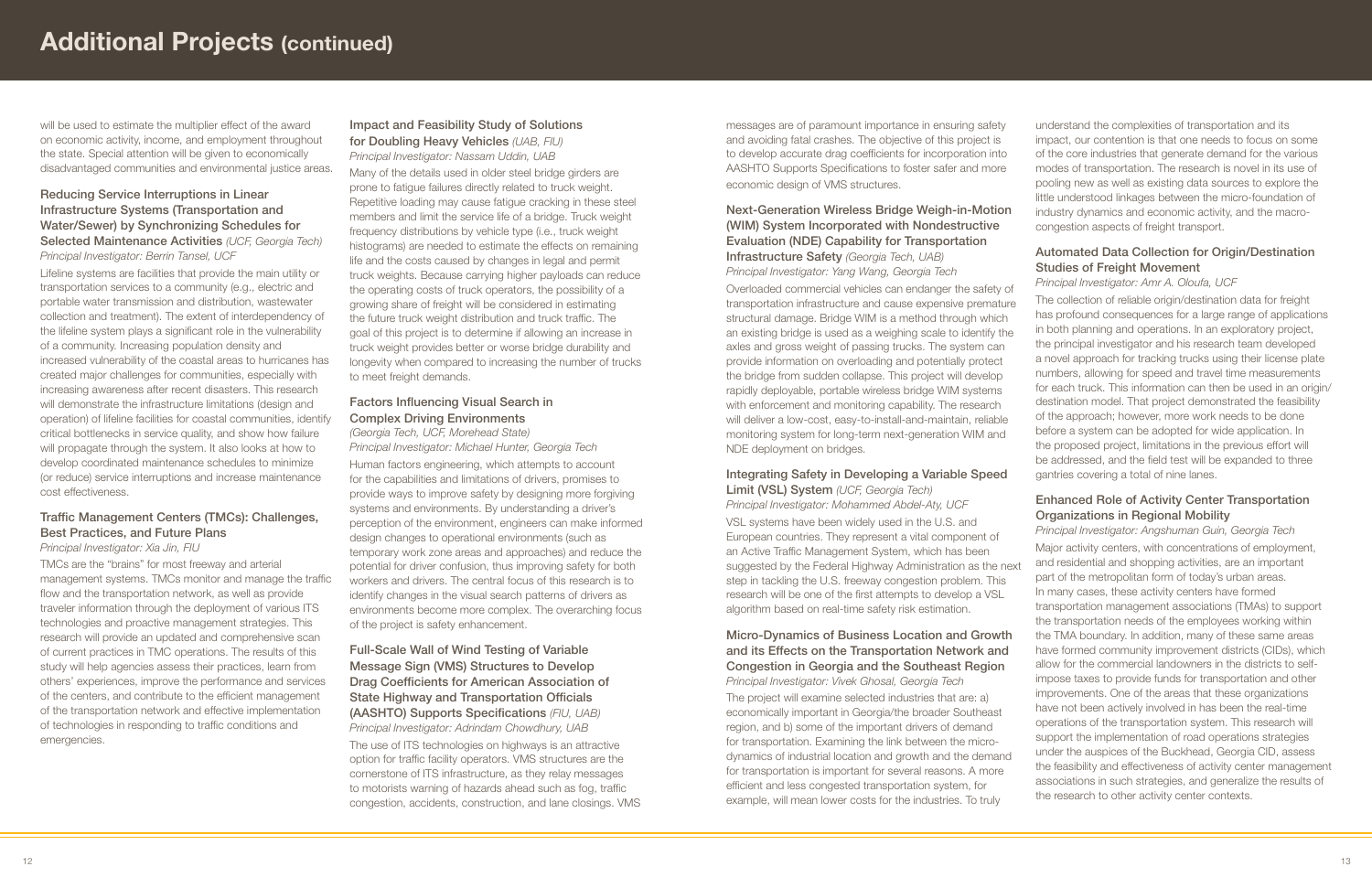Network Structure and Travel Behavior *David Levinson*

in Joint Models of Activity-Travel and Location Choice Behavior

#### *Ram M. Pendyala*

Transportation networks have an underlying structure defined by the layout, arrangement, and connectivity of the individual network elements, namely road segments and their intersections. The differences in network structure exist among and between networks. This presentation argued that travelers perceive and respond to these differences in underlying network structure and complexity, resulting in differences in observed travel patterns. This hypothesized relationship between network structure and travel is analyzed using individual and aggregate level travel and network data from metropolitan regions across the U.S. Various measures of network structure, compiled from existing sources, are used to quantify the structure of street networks. The relation between these quantitative measures and travel is then identified using econometric models. **MARCH 7** What We Can't Observe: Accounting for Latency formulation. April 5 Urban Transportation: Developments and Progress toward Livable Cities *Vukan R. Vuchic* This seminar offered an overview of several stages of transportation-city relationships, followed by a review of transportation modes and their characteristics. Serious problems of traffic congestion and methods for achieving a balanced transportation system, particularly between private cars and public transportation, were defined. Examples from many world cities offered valuable lessons in successes and mistakes, emphasizing the great need for better understanding of the complex problems of urban transportation.

Forecasting a region's travel has long relied on models of human travel behavior capable of representing the interrelationships among a multitude of activity-travel and location choices that people make over time and space. However, an issue that is often overlooked in choice modeling efforts is that key phenomena underlying model specification and estimation are often unobserved. As a result, analysts end up making very significant assumptions regarding underlying



choice processes that may not necessarily be reflective of the behavioral heterogeneity present in the sample. Unfortunately, in many modeling contexts, these underlying phenomena are unobserved. This presentation articulated the problem and offered two contexts where the notion of latency was explicitly incorporated into the econometric behavioral model

# **OCTOBER 18**

# Federal Transportation Funding: A Conversation with Joshua Schank

This lecture and discussion with Eno Foundation President and CEO Joshua Schank focused on the passage of MAP-21 and the future of federal transportation legislation. Schank was transportation policy advisor to Sen. Hillary Clinton during the development of the last surface transportation authorization bill (SAFETEA-LU).

# **Seminars**



Georgia Tech's Advanced Civil Infrastructure Management course is also known as "Boot Camp," and for good reason. It allows students to gain in-depth knowledge, develop mini-projects, and network with other students with similar research interests. The Boot Camp gives students an immersion experience in an infrastructure management course focused on physical assets.

Transportation Systems graduate students Margaret-Avis Akofio-Sowah, Richard Boadi, Janille Colin-Smith, Chenglong Jiang, and Ross Wang, along with Building Construction graduate student Kia Mostaan participated in the two-weeklong intensive course from June 3 to June 15, 2012. The four-credit course brings together students and instructors from Georgia Tech, University of Delaware, The University of Iowa, Purdue University, The University of Texas at Austin, Virginia Tech, and University of Waterloo. Topics include

infrastructure performance, data management, deterioration modeling, sensors, risk and reliability analysis, optimization, and research methods.

Angela Alexander, director of organizational performance management at the Georgia Department of Transportation (GDOT), offered a guest lecture on the implementation of asset management as a business process within the agency. The course project required student teams to develop an asset management implementation plan for GDOT.

The 2012 Boot Camp instructors included Adjo Amekudzi (Georgia Tech), Gerardo Flintsch (Virginia Tech), Samuel Labi (Purdue University), Hosin Lee (The University of Iowa), Sue McNeil (University of Delaware), Lisa Rosenstein (Georgia Tech), Susan Tighe (University of Waterloo), James Tsai (Georgia Tech), and Zhanmin Zhang (The University of Texas at Austin). The course was co-sponsored by the NCTSPM.

# **FEBRUARY 2**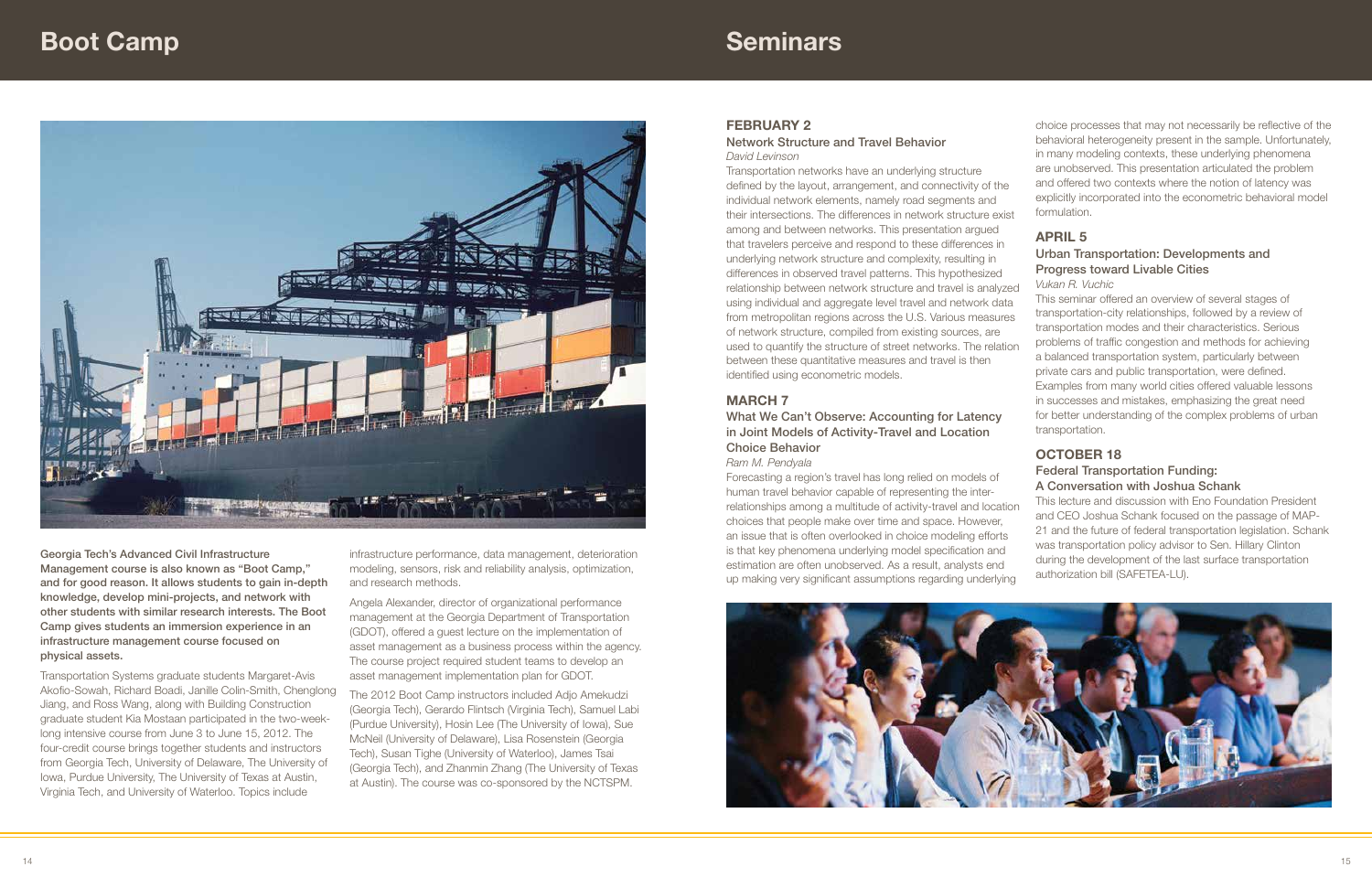United States in 2008 to pursue a master's degree in Civil Engineering at Georgia Tech, he obtained a bachelor's degree in Civil Engineering from the Kwame Nkrumah University of Science and Technology, Ghana.

#### Aaron Gooze

*Advisor: Kari Watkins \$1,500 Eisenhower Fellowship*

Aaron Gooze is a second-year dual master's student in Civil Engineering and City and Regional Planning at Georgia Tech, with a concentration in Transportation Engineering. After earning his bachelor's degree from Northwestern University in Industrial Engineering in 2004, he spent seven years involved in the freight logistics industry before returning to graduate school to pursue his passion in public transit. His current research is focused on transit system planning and rider information technology innovation. He currently serves as treasurer of the Student Planning Association and is active in the Institute of Transportation Engineers, WTS, and Young Professionals in Transportation in the Atlanta area.

#### Aaron Greenwood

|         | Advisor: Michael P. Hunter          |  |
|---------|-------------------------------------|--|
| \$5,500 | Georgia Tech President's Fellowship |  |

*\$90,000 National Science Foundation Graduate Research Fellowship (three-year award, plus tuition)*

Aaron Greenwood is a third-year Georgia Tech doctoral student in the school of Civil and Environmental Engineering. His research interests include transportation safety, human factors, and road user behavior. He is active in the Student Government Association and currently serves as graduate vice president of Student Welfare.

#### Josie Kressner

*Advisor: Laurie Garrow*

*Eno Leadership Development Conference*

Josie Kressner is a fourth-year graduate student in the School of Civil and Environmental Engineering at Georgia Tech. Previously, she attended Washington University in St. Louis, where she received a BS in Civil Engineering and BA in Architecture. In August 2011, she completed an MS in Civil Engineering at Georgia Tech, and she now continues to work toward a PhD. Her research interests are in the areas of transportation engineering, statistics, modeling, and urban planning. Broadly, her goal is to improve cities through their transportation systems and to plan better for the future of cities through their economic, environmental, and social health.

# Taylor Lochrane

*Advisor: Haitham Al-Deek*

*NCTSPM Student of the Year*

Taylor Lochrane is a PhD candidate at University of Central Florida (UCF) and currently works for the Federal Highway Administration. Selected as the 2012 NCTSPM Student of the Year, he will receive the award at the Transportation Research Board meeting in January 2013. He was selected for his excellent academic achievement and high level of extracurricular engagement in student government at UCF. He also received a Certificate of Appreciation from USDOT Secretary Ray LaHood and other awards from the American Society of Civil Engineers and the International Road Federation.

Eileen Cabrera is the first-place recipient of the Anne Brewer Scholarship from ITS Florida. The scholarship, which included \$2,000 and a certificate, was presented at the awards banquet at the TRANSPO 2012 Conference in Bonita Springs, Florida. She received her undergraduate degree from Florida International University (FIU) in December 2011. She is currently pursuing a master's degree from FIU, and is expected to graduate in August 2013. Her work experience includes interning at the Florida Department of Transportation District 4 as part of FIU's UTC internship program, and working as a graduate research assistant with the FIU **ITS Laboratory.** 

# Jinyan Lu

*Advisor: Albert Gan \$3,000 William "Bill" McGrath Scholarship \$2,000 WTS Foundation Helene M. Overly Memorial Scholarship*

Jinyan Lu is the recipient of the 2012 William "Bill" McGrath Scholarship of \$3,000, which is awarded annually to an outstanding graduate student from Florida. She also received

a Helene M. Overly Memorial Scholarship of \$2,000 from Women in Transportation. During her first year in the FIU doctoral program, she led the FIU ITE Student Chapter to its fifth Best Student Chapter Award internationally.

# Greg Macfarlane

*Advisor: Laurie Garrow*

#### *Eno Leadership Development Conference*

Greg Macfarlane is a second-year doctoral student in Civil and Environment Engineering at Georgia Tech. He comes from Provo, Utah and did his undergraduate studies at Brigham Young University. Prior to joining Georgia Tech, he worked for the Utah Transit Authority. He has studied or worked in the United Kingdom, East and West Malaysia, Sri Lanka, Singapore, Italy, and China. In 2010, he was one of five transportation doctoral students in the U.S. to receive a \$69,500 Eisenhower Fellowship. He is also a recipient of a scholarship from the American Public Transit Association. He is investigating how new data sources (such as credit reporting data) can be used to develop travel demand models.

# Abdul Muqueet Abro

*Advisor: Virginia Sisiopiku 2012 Graduate Assistant Fellowship Recipient*

Abdul Muqueet Abro is a PhD candidate in Transportation Engineering at the University of Alabama at Birmingham (UAB). He has an MSCE degree from UAB and has worked as a transportation engineering consultant in the Birmingham, Mobile, and Atlanta regions. As part of a multidisciplinary study funded by the National Institutes of Health, his dissertation work aims at building a multilevel measurement model of the key social factors influencing the populationlevel patterning of weight status in urban communities. He has published six technical papers and served as president of the UAB ITE Student Chapter.

### Margaret-Avis Akofio-Sowah

*Advisor: Adjo Amekudzi Sam Nunn Fellowship \$69,500 Eisenhower Fellowship \$2,000 WTS Foundation Helene M. Overly Memorial Scholarship*

Margaret-Avis Akofio-Sowah is a third-year PhD student in the School of Civil and Environmental Engineering at Georgia Tech. She earned her BS in Engineering Science with a concentration in Civil Engineering from Smith College and then received a master's degree in Civil Engineering from Georgia Tech. Her research focuses on transportation infrastructure (asset) management with an emphasis on effective ways of implementing asset management programs. As a Sam Nunn Fellow, she hopes to study policy implications of infrastructure management as it relates to transportation.

#### Eileen Cabrera

# *Advisor: Mohammed Hadi*

*\$2,000 Anne Brewer Scholarship*

# Margaret Carragher

*Advisor: Kari Watkins*

*\$3,500 Eisenhower Transportation Fellowship*

*\$1,500 Eisenhower Fellowship*

Margaret Carragher is a first-year dual degree student in Civil Engineering and City Planning at Georgia Tech. Her focus in both is improving transit and transit ridership in urban areas. Her research is focused on determining the impact that schematic maps have on traveler mode choices in Atlanta, Georgia.

#### Felipe Castillon

*Advisor: Jorge Laval/Randy Guensler*

*\$3,500 Eisenhower Fellowship*

*\$1,500 Eisenhower Transportation Fellowship* Felipe Castillon is a second-year PhD student at Georgia Tech with a focus on traffic flow theory. He studied at College of the Holy Cross, where he received a BA in Economics, and at Columbia University, where he received a BS in Civil Engineering*.*

# Jamie M. Fischer

*Advisor: Adjo Amekudzi*

*\$35,500 Eisenhower Fellowship*

*\$5,000 WTS Foundation Terry Gruver Leadership Legacy Scholarship*

Jamie M. Fischer is a fourth-year Georgia Tech PhD candidate who is passionate about engineering, education, and communications. Her research focuses on incorporating human and quality-of-life concerns into infrastructure management in general and transportation decision making in particular. In her graduate coursework, she focuses on geospatial and statistical analysis methods, survey methodologies, transportation linkages to public health, and infrastructure management. She is active in the Institute of Transportation Engineers and Women's Transportation Seminar (WTS) at Georgia Tech; she served as WTS president during the 2010-2011 term.

### Franklin Gbologah

#### *Advisor: Michael Rodgers*

*\$5,000 Eisenhower Fellowship*

Franklin Gbologah is a third-year PhD candidate in Transportation Systems at Georgia Tech. His research focuses on freight transportation systems including intermodal terminal operations, connecting transportation networks, and development of sustainable freight transportation systems and policies. Before coming to the

# 2012 Scholarships and Awards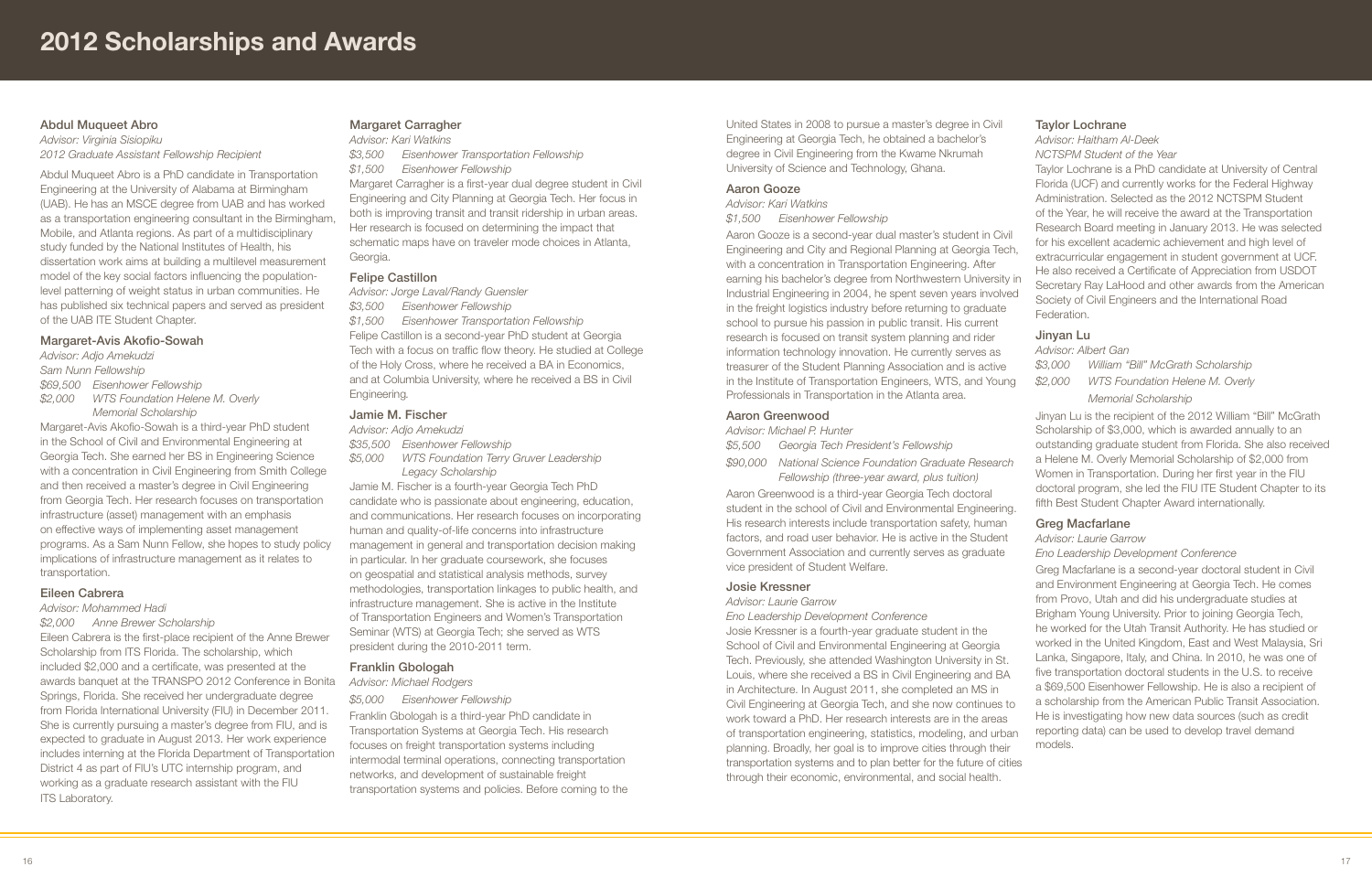# APTF Louis T. Klauder Scholarship

This \$4,000 award is given to an applicant who best represents the high level of academic achievement and dedication to the public transportation industry sought by the American Public Transportation Foundation (APTF). APTF, founded in 1988, is the charitable affiliate of the American Public Transportation Association.

# Eisenhower Fellowship

Eisenhower Graduate (GRAD) Fellowships enable students to pursue master's degrees or doctorates in transportationrelated fields at the universities of their choice. Eisenhower Grants for Research Fellowships (GRF) acquaint undergraduate and graduate students with transportation research, development, and technology transfer activities at U.S. Department of Transportation facilities.

# Eisenhower Transportation Fellowship

The Dwight David Eisenhower Transportation Fellowship Program (DDETFP) awards fellowships to students pursuing degrees in transportation-related disciplines. This program advances the transportation workforce by attracting the brightest minds to the field through education, research, and workforce development. The DDETFP encompasses all modes of transportation.

# Eno Leadership Development Conference

The Eno Leadership Development Conference is Eno's flagship program for emerging transportation professionals. Since 1992, more than 200 Eno Fellows have gathered in Washington, D.C., for a rigorous introduction to transportation policy. The Eno Center for Transportation is a neutral, nonpartisan think tank that promotes policy innovation and provides professional development opportunities across the career span of transportation professionals.

# Georgia Tech President's Fellowship

President's Fellowships were established in 1973 to enhance the scope and quality of Georgia Tech's PhD programs. Through the continued support of the Georgia Tech Foundation, President's Fellowships are offered annually to a select number of highly qualified U.S. nationals or permanent residents who intend to pursue doctoral degrees. Fellowship recipients bring exemplary levels of scholarship and innovation to the academic departments who host their study and research. In turn, the fellowship program assists these students in preparing themselves, with a minimum of delay, for outstanding careers in the disciplines of their choice.

# Marshall Scholarships

|    | Marshall Scholarships are bestowed annually to intellectually |
|----|---------------------------------------------------------------|
|    | distinguished students from the United States who are         |
| he | pursuing post-secondary education in England. Named in        |
|    | honor of the late U.S. Secretary of State George C. Marshall, |
|    | the scholarships commemorate the humane ideals of the         |
|    | Marshall Plan. They also express the continuing gratitude     |
|    | of the British people to their American counterparts. The     |
|    | scholarship program was established by an Act of Parliament   |
|    | in 1953.                                                      |
|    |                                                               |

# National Science Foundation's Graduate Research Fellowship Program

National Science Foundation's Graduate Research Fellowship Program rewards outstanding graduate students in National Science Foundation-supported science, technology, engineering, and mathematics disciplines who are pursuing research-based master's and doctoral degrees at accredited U.S. institutions.

# Sam Nunn Fellowship

Funded by the MacArthur Foundation's Science, Technology, and Security Initiative, the Sam Nunn Security Program seeks

to advance the role of scientific and technical advice on issues of international security through education, research, outreach activities, and participation in the policy advisement process. The Sam Nunn Security Program is committed to educating scientists and engineers about national security issues and providing the analytical tools they need to interact with the policy community. The program selects young and mid-career scientists, and technology experts for intensive yearlong training in research approaches and policy formulation methods for addressing national and international security issues.

### UAB Graduate Assistant Fellowships

UAB Graduate Assistant Fellowships are competitive fellowships offered by the UAB Graduate School to help support doctoral research and training of qualified graduate students.

### WTS Foundation Scholarships

- The WTS Foundation awards scholarships to women pursuing careers in transportation through undergraduate and graduate programs. The scholarships are competitive
- and based on the applicant's specific transportation goals, academic record, and transportation-related activities or job skills. Minority candidates are encouraged to apply. Local chapters may have additional requirements (such as personal interviews or higher GPAs).

# Stacey Mumbower

*Advisor: Laurie Garrow*

*\$5,000 Eisenhower Fellowship* Stacey Mumbower joined Georgia Tech as a doctoral student in 2008 and is a 2009 recipient of a National Science Foundation Graduate Research Fellowship and Georgia Tech President's Fellowship. In 2008, she received one of ten \$10,000 national scholarships from the Airport Cooperative Research Program (ACRP) Graduate Research Award Program on Public-Sector Aviation Issues. She is currently using disaggregate online pricing and demand data to analyze airline passengers' itinerary choices.

# Chris Silveira

*Advisor: Catherine Ross*

*Eno Leadership Development Conference*

Georgia Tech master's student Chris Silveira was one of twenty students selected nationally to attend the Eno Transportation Leadership Development Conference in Washington, DC, in June. As an Eno Fellow, he participated in a weeklong program focusing on transportation policy, interacting with key transportation leaders who work at the national level. Attendees at the conference must have shown their commitment to public service and outreach to communities or underrepresented groups. In his letter of application, he emphasized his own public service—including volunteering with the Refugee Resettlement at Catholic Charities of Atlanta—as well as his desire to remain a career-long public servant.

### Jacob Tzegaegbe

*Advisor: Adjo Amekudzi 2013 Marshall Scholarship Recipient 2012 National Science Foundation Graduate Research Fellowship*

Jacob Tzegaegbe earned an undergraduate degree in Civil Engineering from Georgia Tech in December 2011 and is currently pursuing his master's degree. After completing his master's studies, he will be attending University College London where he will pursue a PhD in Planning Studies on a Marshall Scholarship. His research area is regulating the informal transit sector in post-BRT African cities.

# Amanda I. Wall

|         | Advisor: Adjo Amekudzi                |
|---------|---------------------------------------|
| \$4.000 | APTF Louis T. Klauder Scholarship     |
| \$5,000 | <b>WTS Foundation Sharon D. Banks</b> |

- *Memorial Scholarship*
- *\$62,300 Eisenhower Fellowship*

Amanda Inez Wall graduated with a bachelor's degree in Civil Engineering from Georgia Tech and is working toward her master's degree. She currently serves as vice president for Students for Progressive Transit at Georgia Tech and is active in the Institute for Transportation Engineers and Women's Transportation Seminar (WTS). She hopes to make an impact on communities across the nation with the results of her research on Georgia's most recent approach to transportation finance.

# James Wong

*Advisor: Kari Watkins*

*\$3,500 Eisenhower Transportation Fellowship*

*\$1,500 Eisenhower Fellowship*

James Wong returned to graduate school after working as a transportation consultant for three years. He is now pursuing dual master's degrees in Civil and Environmental Engineering and City and Regional Planning while serving as the secretary of the Institute of Transportation Engineers at Georgia Tech.

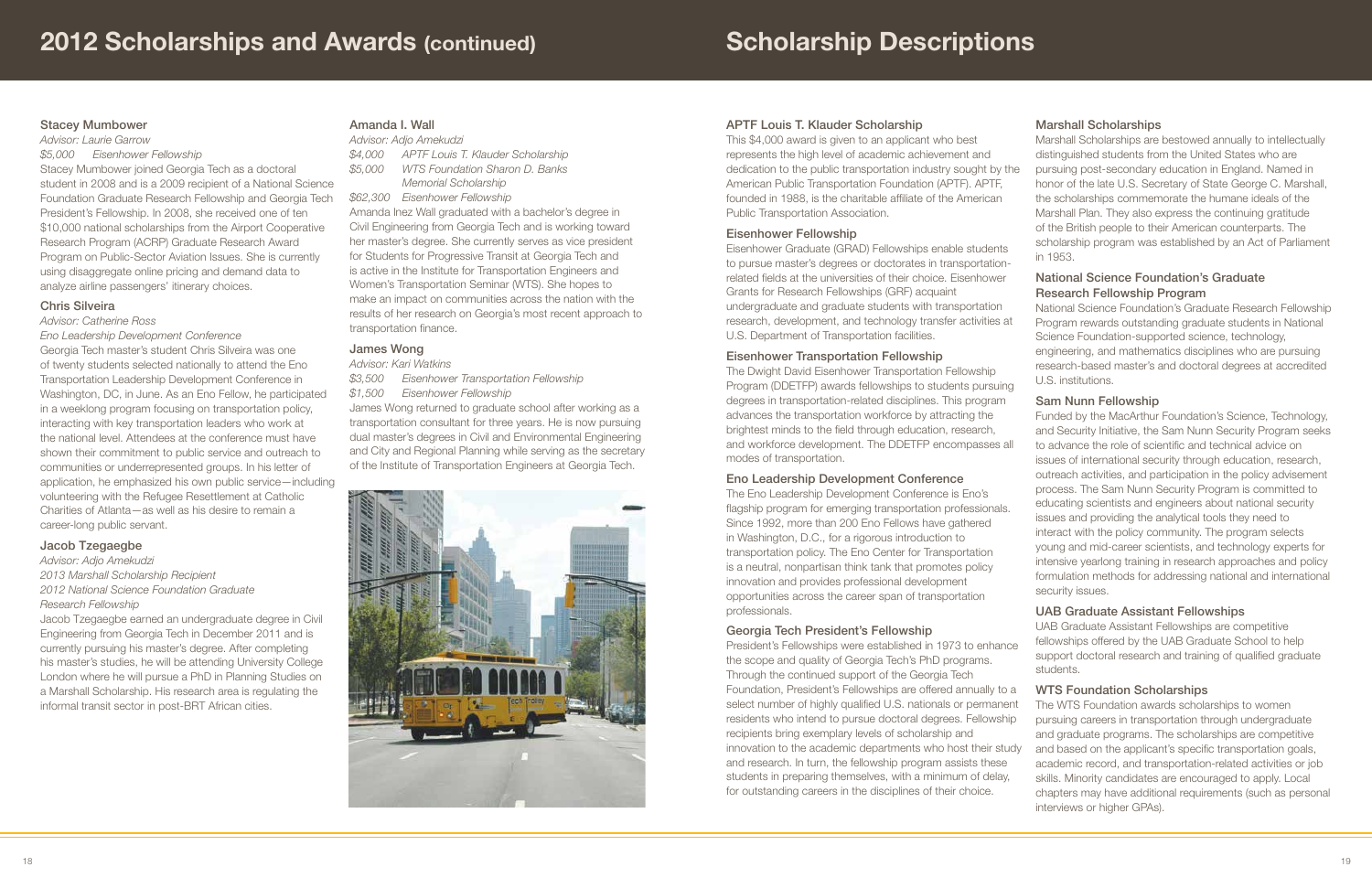# Student Summer Internship Programs

During the summer of 2012, there were twenty-five graduate students from four institutions participating in summer internships with transportation, transit, and planning agencies across the Southeast. These internships provided an exceptional opportunity for NCTSPM students to gain real-world experience. They provided the students with insights into the skills and abilities necessary to be successful in today's workforce. As well, the internships allowed the students to take gained insights and experience back to the classroom, improving the educational experience for all NCTSPM students and faculty.

Georgia Institute of Technology Andrew Babb

Civil Engineering, Metropolitan Atlanta Rapid Transit Authority

Margaret Carragher Civil Engineering, Metropolitan Atlanta Rapid Transit Authority

Matthew Crane Civil Engineering, Georgia Department of Transportation

Alexandra Frackleton Civil Engineering, City of Atlanta

Darren Harris Civil Engineering, Metropolitan Atlanta Rapid Transit Authority

Arnold Huguet Civil Engineering, Metropolitan Atlanta Rapid Transit Authority

Amy Ingles Civil Engineering, Atlanta Regional Commission (MPO)

Brian Maddox Civil Engineering, Federal Transit Authority

Jamie Montague Civil Engineering, Georgia Regional Transportation Authority

Alex Poznanski Civil Engineering, Metropolitan Atlanta Rapid Transit Authority

Denise Smith Civil Engineering, Atlanta Regional Commission (MPO)

Amanda Wall Civil Engineering, Metropolitan Atlanta Rapid Transit Authority

### Richard Wilson

Civil Engineering, Georgia State Road and Toll Authority

University of Georgia Anna Shoji Geography, Metropolitan Atlanta Rapid Transit Authority

#### Florida International University Eileen Cabrera

Transportation Engineering, Florida Department of Transportation (District 4)

# Elizabeth Muir

Transportation Engineering, Florida Department of Transportation (District 6)

Anita Pourji

Transportation Engineering, Miami-Dade County Department of Public Works

### University of Alabama at Birmingham

Daniel Brown

Civil Engineering, Alabama Department of Transportation (3rd Division Office)

# James T. Graves

Civil Engineering, Alabama Department of Transportation (3rd Division Office)

#### Allen Khatib Civil Engineering, The Birmingham-Jefferson County

Transportation Authority

# Paisley Marotta

Civil Engineering, Alabama Department of Transportation (3rd Division Office)

### Preston Marshall

Civil Engineering, The Regional Planning Commission of Greater Birmingham

# Jamieson Matthews

Civil Engineering, The Regional Planning Commission of Greater Birmingham

# Cheng Zhon

Civil Engineering, The Regional Planning Commission of Greater Birmingham

# The following are members of the NCTSPM Advisory Board:

Tread Davis – Lawyer and Board Member, Atlanta Regional Commission (Chair) James Balloun – Financial Investor and Former CEO (Past Chair) Harold Barley - Executive Director, MetroPlan Orlando Mark Bartlett – FHWA Division Administrator, Alabama Jeffrey W. Brown - Alabama DOT Bureau Chief, Research and Development Shirley Franklin – Former Mayor of Atlanta Keith Golden – GDOT Commissioner Bill Johnson – Director, Port of Miami Michelle Livingston – Vice President for Supply Chain Distribution, The Home Depot Todd Long – GDOT Deputy Commissioner Jannine Miller – Executive Director, GRTA Wick Moorman - CEO, Norfolk Southern Railway Vidya Mysore – Manager, Systems Modeling Section at the Florida DOT George Overstreet – Executive Board Member of the Alabama Trucking Association, Vice President of Operations G. P. "Bud" Peterson – President, Georgia Tech, Ex Officio Daniel L. Rodgers – President, Dunn Investment Company Randy Stashick – Global Vice President of Engineering, UPS Yvette Taylor - Regional Administrator, FTA John Williams – Developer Sam Williams – President, Metro Atlanta Chamber of Commerce

# Board